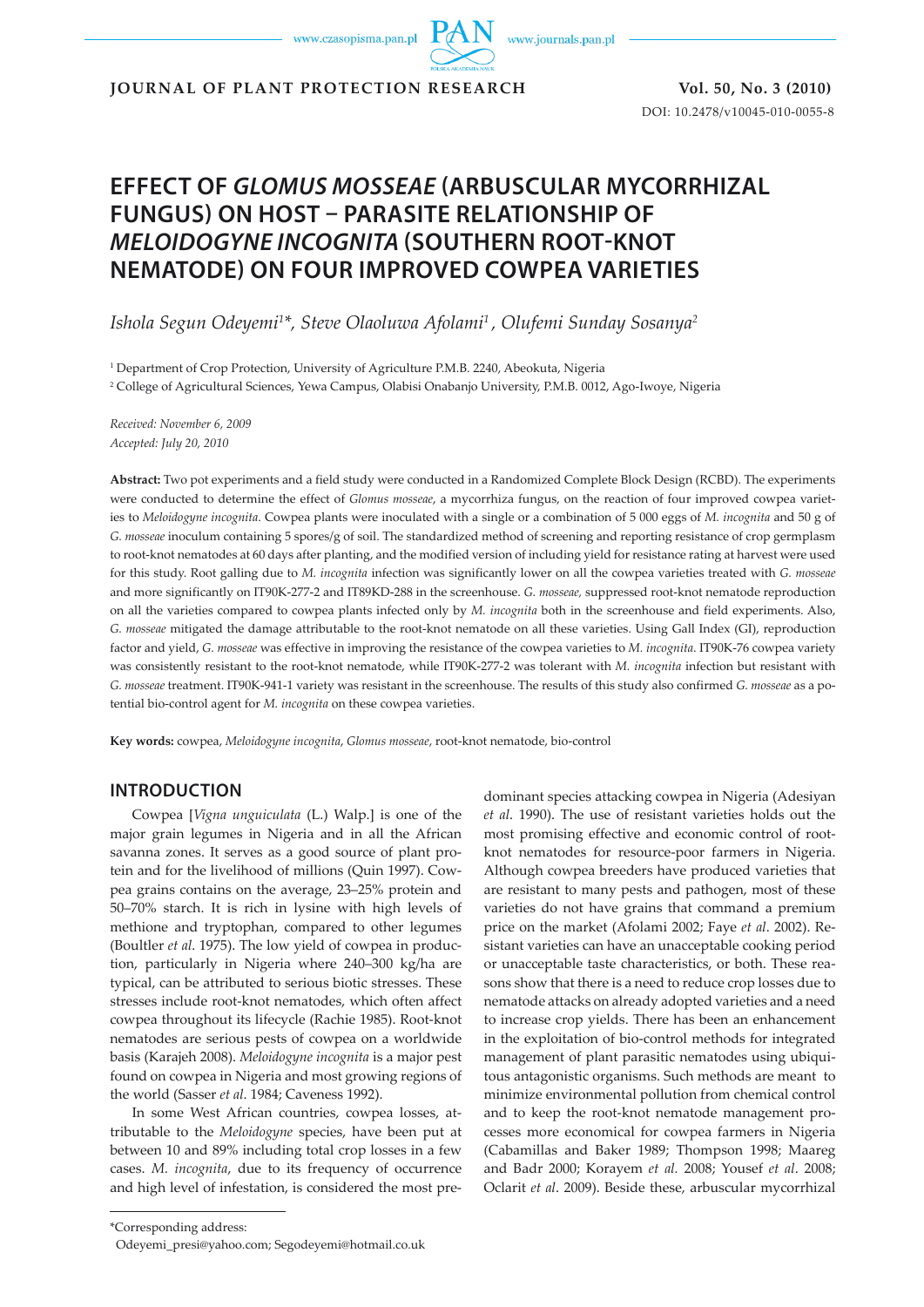**PAN** 

fungi (AMF) are ubiquitous in the soil and are commonly symbiotic with the root systems of many crops supporting shoot growth and phosphorus nutrition in cowpea (Bethlenfalvay and Liderman 1992; Barea and Jefferies 1995). Also, the roots of these crops are often inhabited by AMF and root-knot nematodes because they are obligate feeders and can affect plant health and each others activities (Hussey and Roncadori 1982; Carling *et al*. 1996). The present study was designed to explore the antagonistic potential of *Glomus mosseae* on host-parasite interactions of *M. incognita* and cowpea.

### **MATERIALS AND METHODS**

#### **Source of inoculum and increase**

*G. mosseae* inoculum obtained from the International Institute for Tropical Agriculture, Ibadan, Nigeria (IITA) was cultured on maize in a pot culture. Number of spores per gram of soil was estimated using the methods of Philips and Hayman (1970). *M. incognita* inoculum was raised on *Celosia argentea* in the screenhouse of the Department of Crop Protection, University of Agriculture, Abeokuta, Nigeria.

### **Pot experiment**

Treatments in this study consisted of: individual, and joint inoculation of each organism on cowpea varieties (IT90K-76, IT90K-277-2, IT90K-941-1 and IT89KD-288). Each treatment was replicated six times and arranged in a randomized complete block design in the screen house of the Department of Crop Protection, University of Agriculture, Abeokuta, Nigeria. The experiment was repeated. Sandy loam soil, heat-sterilized for 90 minutes at 65°C with the aid of electric sterilizer and stored for six weeks in jute sacs to restore soil stability before planting, was homogenised and weighed (5 kg) into seven litre plastic buckets used as pots. Three seeds each of a cowpea variety were place in a planting hole and covered with soil. There were 3 seeds per pot. The planting hole was filled with 50 g of *G. mosseae* inoculum made up of soil, 5 spores/g of soil, hyphae, and root fragments of infected maize. One week after emergence, the plants were thinned to one seedling per pot. Two weeks after emergence, the cowpea seedlings were inoculated with 5 000 pure culture of *M. incognita* eggs obtained from heavily galled roots of *C. argentea* using Hussey and Barker (1973) extraction method. This method involved shaking pieces of the clean roots in 0.52% sodium hypochlorite solution in a 500 ml conical flask covered tightly with a rubber bung. The egg suspension was poured into a 200-mesh sieve nested upon a 500-mesh sieve. The eggs collected in the 500-mesh sieve were then rinsed under a gentle stream of cool tap water. Next, the eggs were counted in a Doncaster (1962) counting dish under a stereo microscope. At 60 days after inoculation, three replicates each per treatment, were carefully assayed to avoiding damage to the roots. Galls on each root system were counted after which eggs per root of each root system were assayed as previously described. The number of nematode juveniles in the soil of each treatment unit was determined using the Whitehead and Hemming (1965) modified tray method. Root-knot nematode juveniles were extracted from 250 g sub-samples of respective soil from each treatment. Soil was placed in two plastic sieves sandwiched with double-ply extractor tissue paper and placed in a bowl containing 250 ml of water and left for 18 h. The sieves were removed from the bowls and the nematode suspensions poured into 500 ml nalgene bottles, adjusted to the fill level. After five hours, excess supernatant water was siphoned out with the aid of 3 cm inner diameter siphon tube fixed to the spout. This was done until the siphon process broke up automatically at a factory-fixed level just above the concentrated nematode suspension. The suspensions were observed under the stereomicroscope, and nematode populations counted. Final nematode population was determined by the addition of juvenile and egg populations for each treatment. Final and initial nemh atode populations were used to determine the reproduction factor of the nematode, using the Oostenbrink (1966) formula:  $R = Pf \div Pi$ , where:  $R$  is reproduction factor,  $Pi$  is initial population and Pf is final population (Adegbite *et al*. 2008). At harvest, the remaining three replicates per treatment were uprooted. Following the uprooting, the number of galls per plant were counted, and the seeds in the pods per plant were obtained and weighed using a Metler electronic weighing balance.

### **Field study**

The field study was conducted between January and March 2005, in the vegetable field previously grown with *C. argentea* for three seasons, at the FADAMA of the University of Agriculture, Abeokuta, Nigeria. The experiment was laid out in a Randomized Complete Block Design with three replications. An initial sampling to determine soil population of *M. incognita* after land clearing and field layout, was done as described earlier. The field was planted on a unit treatment plot. The size of the plot was 3 m x 2 m at 60 cm x 25 cm. The field was planted with 3 seeds placed in holes. The holes were filled with 50 g of *G. mosseae* inoculum per pot, and covered with soil. The inoculum was made up of soil, 5 spores/g of soil, hyphae and root fragments of infected maize. One week after planting the cowpea seedlings were thinned to 2 seedlings per hole. At 60 days after planting, destructive sampling of three randomly selected plants per plot on the field, was done to assess the number of galls per plant and number of *M. incognita* eggs per root system. The rest of the plants were grown to maturity for yield assessment. Root knot nematode juveniles were extracted from 250 g sub-samples of respective soil from each treatment. The reproduction factor and final population were also determined. Data collected were subjected to analysis of variance (ANOVA) and means separated using Duncan's test using SAS 8.0 software at the significance level  $p \le 0.05$ .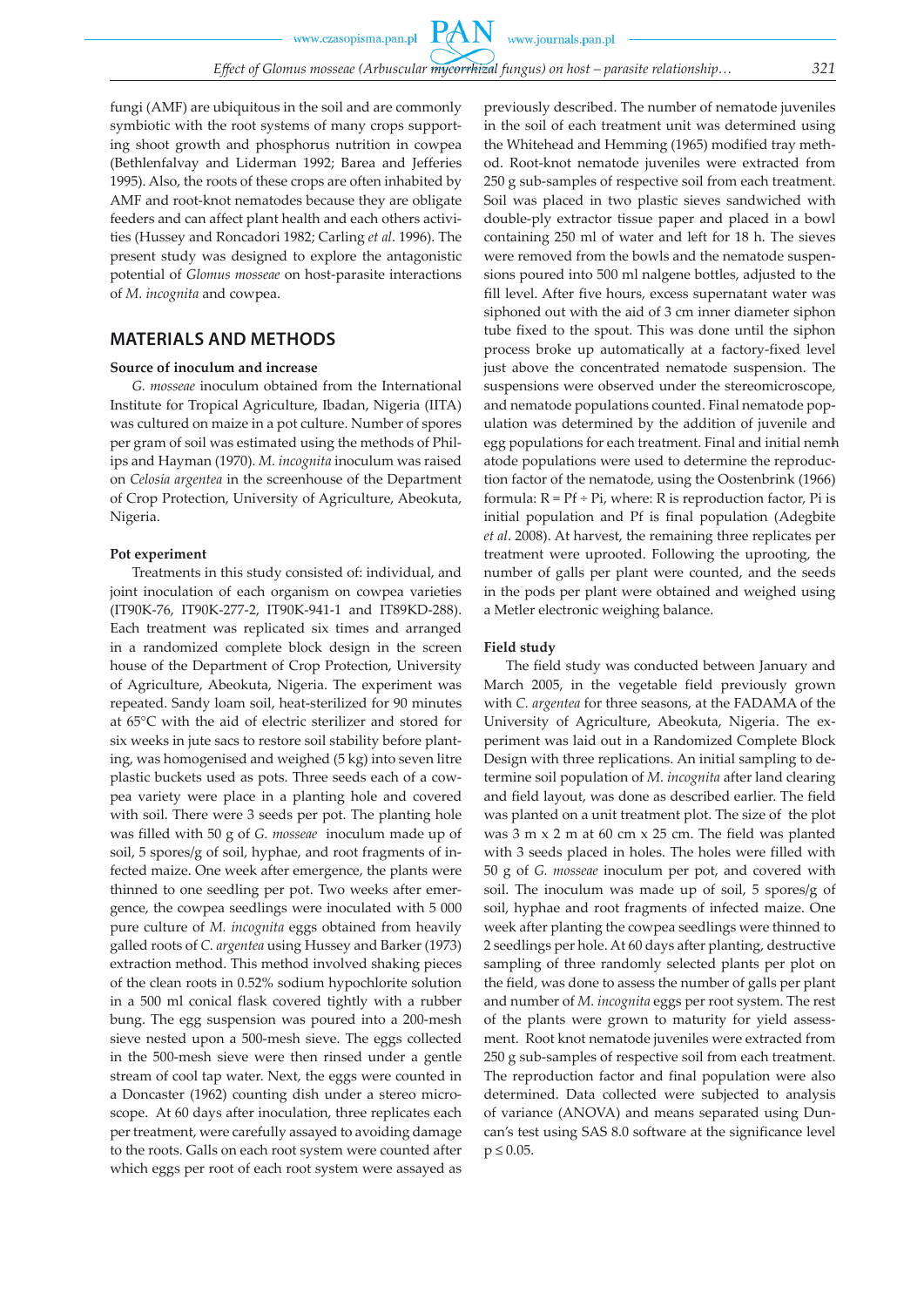# **RESULTS**

**Effect of** *G. mosseae* **on root galling and** *M. incognita* **reproduction, on cowpea varieties in a greenhouse and in field experiments**

Tables 1 and 2 show the effect of *G. mosseae* on root galling and *M. incognita* reproduction in the greenhouse and field experiments. At 60 days after inoculation, *G. mosseae* reduced root galling and *M. incognita* reproduction on all the cowpea varieties in all the experiments. Also at harvest, *G. mosseae* reduced galling and *M. incognita* reproduction on all the varieties and significantly on infected plants of IT90K-277-2 cowpea variety in the field.

### **Host status of cowpea varieties to** *M. incognita* **as influenced by** *G. mosseae*

Table 3 shows the resistance rating of the cowpea varieties to *M. incognita* and as influenced by *G. mosseae* based on actual yield (Afolami 2000). In the first pot experiment, *G. mosseae* had no effect on the resistance rating of infected plants of IT90K-76 cowpea variety-rated resistant. IT90K-277-2 cowpea variety was rated tolerant and IT90K-941-1 cowpea variety was rated resistant. In fact, the results show that *G. mosseae* improved the resistance rating of IT89KD-288 cowpea variety to *M. incognita,* which was rated tolerant as compared to nematode infected plants which were rated susceptible. However, *G. mosseae* inoculation had no effect on the resistance rating of all the cowpea varieties in the second pot experiment.

In the field, *G. mosseae* improved the resistance rating of the *M. incognita* infected plants of IT90K-277-2 and IT90K-941-1 cowpea varieties. The *M. incognita* infected plants of IT90K-277-2 and IT90K-941-1 cowpea varieties were rated resistant, as compared to nematode infected plants rated tolerant in IT90K-277-2 and hypersusceptible on IT90K-941-1 cowpea varieties.

Table 1. Influence of *G. mosseae* on root galling and *M. incognita* reproduction, on four improved cowpea varieties (at 60 days after inoculation)

|             |                           | Pot experiment 1         |                          |                          | Pot experiment 2         | Field experiment         |                          |  |
|-------------|---------------------------|--------------------------|--------------------------|--------------------------|--------------------------|--------------------------|--------------------------|--|
| Variety     | Treatment                 | number of<br>galls/plant | nematode<br>reproduction | number of<br>galls/plant | nematode<br>reproduction | number of<br>galls/plant | nematode<br>reproduction |  |
| IT90K-76    | M. incognita              | 4.66c                    | 0.87 cd                  | 3.50 bc                  | 0.87 <sub>bc</sub>       | 4.00 <sub>b</sub>        | 0.84 <sub>b</sub>        |  |
|             | M. incognita + G. mosseae | 1.00 <sub>d</sub>        | $0.82$ cd                | 2.66c                    | 0.32c                    | 2.00 <sub>b</sub>        | 0.45 <sub>b</sub>        |  |
|             | M. incognita              | 4.66c                    | 3.34a                    | 2.33c                    | $0.63$ bc                | 27.00a                   | 22.32a                   |  |
| IT90K-277-2 | M. incognita + G. mosseae | 2.33d                    | 2.61 <sub>b</sub>        | $5.00$ ab                | 0.46c                    | 1.00 <sub>b</sub>        | 0.47 <sub>b</sub>        |  |
| IT90K-941-1 | M. incognita              | 6.66 <sub>b</sub>        | 1.05c                    | 2.33c                    | 0.39c                    | 6.00 <sub>b</sub>        | 0.98 <sub>b</sub>        |  |
|             | M. incognita + G. mosseae | 3.33 bc                  | 0.41 <sub>d</sub>        | 2.00c                    | 0.32c                    | 3.00 <sub>b</sub>        | 0.32 <sub>b</sub>        |  |
|             | M. incognita              | 17.33 a                  | 1.29c                    | 7.33a<br>1.35a           |                          | 5.00 <sub>b</sub>        | 0.66 <sub>b</sub>        |  |
| IT89KD-288  | M. incognita + G. mosseae | 16.66a                   | 1.17c                    | 4.83 bc                  | $1.00$ ab                | 2.00 <sub>b</sub>        | 0.23 <sub>b</sub>        |  |
| $\pm$ SE    |                           | 0.82                     | 0.74                     | 0.67                     | 0.01                     | 1.48                     | 0.001                    |  |
|             | <b>CV</b>                 | 10.00                    | 10.86                    | 9.49                     | 27.06                    | 5.04                     | 23.49                    |  |

Figures are means of 3 replicates in experiments 1 and 2 but nine replicates on field experiment; values with the same alphabetical letter(s) within each experiment do not differ significantly based on Duncan's Multiple Range Test

Table 2. Influence of *G. mosseae* on root galling and *M. incognita* reproduction, on five cowpea varieties at harvest

|             |                           | Pot experiment 1         |                          |                          | Pot experiment 2         | Field experiment         |                          |  |
|-------------|---------------------------|--------------------------|--------------------------|--------------------------|--------------------------|--------------------------|--------------------------|--|
| Variety     | Treatment                 | number of<br>galls/plant | nematode<br>reproduction | number of<br>galls/plant | nematode<br>reproduction | number of<br>galls/plant | nematode<br>reproduction |  |
| IT90K-76    | M. incognita              | 4.21c                    | 0.91c                    | 4.11 <sub>b</sub>        | 0.92 <sub>b</sub>        | 3.00 <sub>b</sub>        | 0.85 <sub>b</sub>        |  |
|             | M. incognita + G. mosseae | 1.14d                    | $0.51$ cd                | 2.66c                    | 0.41c                    | 1.00 <sub>b</sub>        | 0.50 <sub>b</sub>        |  |
| IT90K-277-2 | M. incognita              | 3.72 cd                  | 3.20a                    | 2.52c                    | 1.61a                    | 29.00a                   | 2.31a                    |  |
|             | M. incognita + G. mosseae | 2.24d                    | 2.10 <sub>b</sub>        | 4.00 <sub>b</sub>        | 1.41a                    | 2.00 <sub>b</sub>        | 0.47 <sub>b</sub>        |  |
| IT90K-941-1 | M. incognita              | 5.42c                    | 0.90c                    | 2.40c                    | 0.41c                    | 4.00 <sub>b</sub>        | 0.91 <sub>b</sub>        |  |
|             | M. incognita + G. mosseae | 1.12 <sub>d</sub>        | 0.40 <sub>d</sub>        | 2.11c                    | 0.40c                    | 2.00 <sub>b</sub>        | 0.31 <sub>b</sub>        |  |
|             | M. incognita              | 18.42 a                  | 1.18c                    | 12.81a                   | 1.32a                    | 4.00 <sub>b</sub>        | 0.61 <sub>b</sub>        |  |
| IT89KD-288  | M. incognita + G. mosseae | 10.11 <sub>b</sub>       | 1.10c                    | 5.42 b                   | 1.00 <sub>b</sub>        | 1.00 <sub>b</sub>        | 0.61 <sub>b</sub>        |  |
| $\pm$ SE    |                           | 0.89                     | 0.97                     | 1.24                     | 0.76                     | 0.24                     | 0.02                     |  |
|             | <b>CV</b>                 | 34.40                    | 35.04                    | 24.38                    | 30.48                    | 24.01                    | 25.49                    |  |

Explanation: see table 1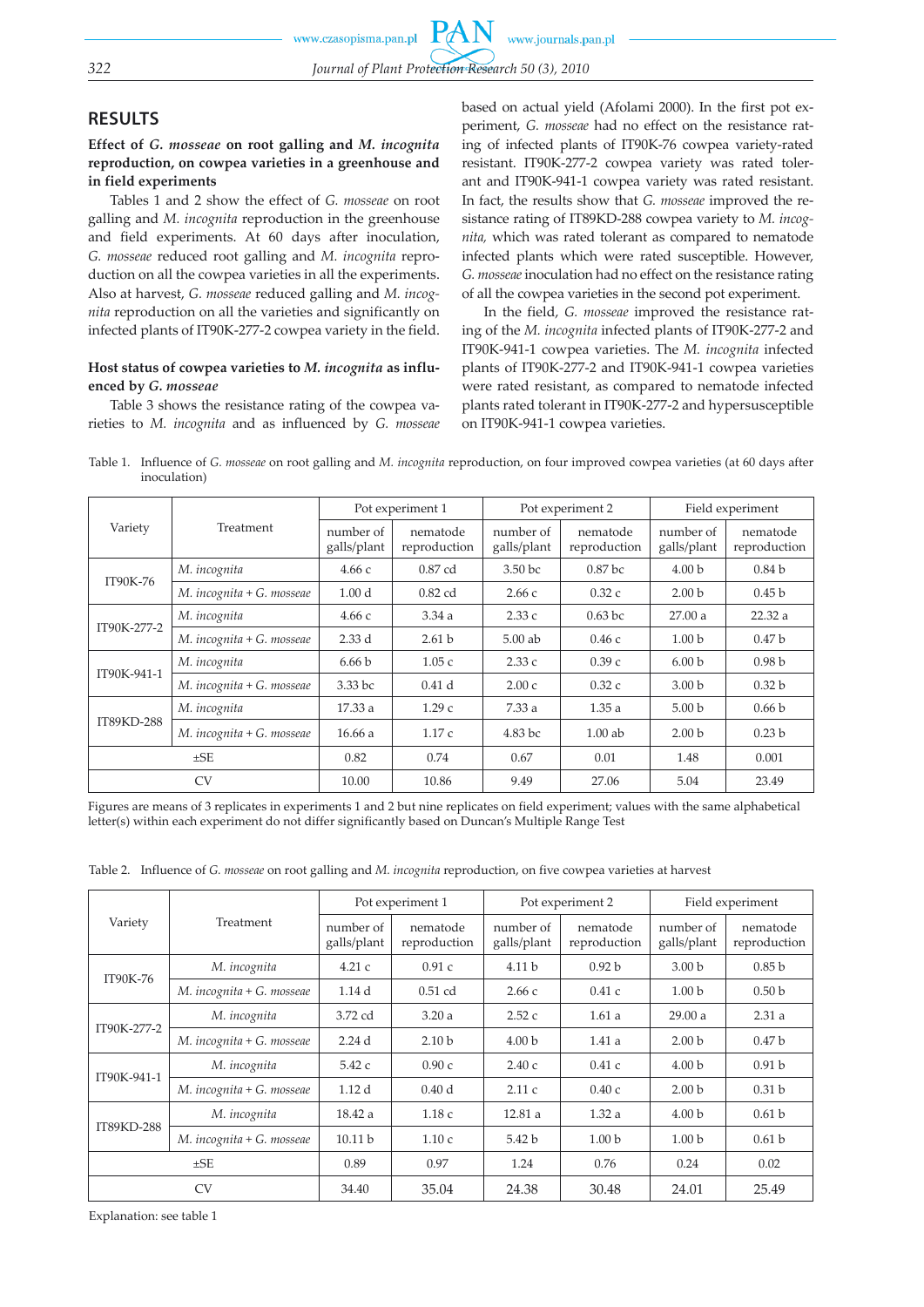www.czasopisma.pan.pl



*Effect of Glomus mosseae (Arbuscular mycorrhizal fungus) on host - parasite relationship...* 323

PAN

|  |                  | ה                                    | ↵                                                 |                          |                    | ✓           | ╯<br>$\circ$             |                       | ,                  | $\mathbf{I}$        |                          |
|--|------------------|--------------------------------------|---------------------------------------------------|--------------------------|--------------------|-------------|--------------------------|-----------------------|--------------------|---------------------|--------------------------|
|  |                  | resistance<br>degree of              |                                                   | resistant                | resistant          | tolerant    | resistant                | hypersu-<br>sceptible | resistant          | sceptible<br>hyper- | resistant                |
|  |                  | yield                                | $[a-b]$                                           | $-22ns$                  | $172*$             | $210*$      | $211*$                   | $-145*$               | $-98$ ns           | $127*$              | $90 \text{ ns}$          |
|  | Filed experiment |                                      | control<br>$\begin{bmatrix} 1 \\ 0 \end{bmatrix}$ | 461                      | 376                | 386         | 304                      | 359                   | 359                | 496                 | 311                      |
|  |                  |                                      | infected<br>$\boxed{a}$                           | 439                      | 548                | 596         | 515                      | 214                   | 282                | 369                 | $401$                    |
|  |                  | factor<br>$\simeq$                   |                                                   | 0.85                     | 0.50               | 2.31        | $C + 0$                  | $0.61\,$              | 0.61               | 0.91                | 0.31                     |
|  |                  | $\overline{G}$                       |                                                   | $\sim$                   | $\overline{ }$     | 3           | $\overline{\phantom{0}}$ | $\overline{ }$        | $\overline{ }$     | $\sim$              | $\sim$                   |
|  |                  | resistance<br>degree of              |                                                   | resistant                | resistant          | tolerant    | tolerant                 | susceptible           | tolerant           | resistant           | resistant                |
|  |                  | yield                                | $\begin{bmatrix} a-b \end{bmatrix}$               | $3.35**$                 | $2.70**$           | $4.1**$     | $4.15**$                 | $-3.56*$              | $2.86*$            | $2.29$ ns           | $1.30 \text{ ns}$        |
|  | Pot experiment   |                                      | control<br>$\boxed{d}$                            | 4.24                     | 4.24               | 5.98        | 5.98                     | 7.46                  | 7.46               | 3.78                | 3.78                     |
|  |                  |                                      | infected<br>$\boxed{a}$                           | 7.59                     | 6.94               | 10.13       | 10.49                    | 3.90                  | 10.32              | $6.07$              | 5.08                     |
|  |                  | factor<br>$\approx$                  |                                                   | 0.92                     | 0.41               | $1.61\,$    | 1.41                     | 132                   | $1.00\,$           | 0.40                | 0.41                     |
|  |                  | $\overline{G}$                       |                                                   | $\sim$                   | $\sim$             | $\sim$      | $\sim$                   | 3                     | $\sim$             | $\sim$              | $\overline{\phantom{0}}$ |
|  |                  | degree of<br>resistance              |                                                   | resistant                | tolerant           | $to$ lerant | tolerant                 | susceptible           | tolerant           | resistant           | resistant                |
|  |                  | yield                                | $\left[a{-}b\right]$                              | $-2.19$ ns               | $-2.25$ ns         | $8.67$ ns   | 10.766 ns                | $-11.97*$             | $-4.66$ ns         | $-0.47$ ns          | $-0.15$ ns               |
|  |                  |                                      | control<br>$\boxed{d}$                            | 15.45                    | 15.45              | $17.18\,$   | $17.18\,$                | 29.34                 | 29.34              | 9.49                | 9.49                     |
|  | Pot experiment 1 |                                      | infected<br>$\boxed{a}$                           | 13.26                    | 13.20              | 25.85       | 27.94                    | 17.37                 | 24.68              | 9.02                | 9.64                     |
|  |                  | $\operatorname{factor}$<br>$\approx$ |                                                   | 0.91                     | 0.51               | 3.20        | 2.10                     | 1.18                  | 1.17               | 0.90                | 0.40                     |
|  |                  | $\overline{\text{C}}$                |                                                   | $\sim$                   | $\overline{ }$     | $\sim$      | $\sim$                   | 3                     | 3                  | $\sim$              | $\sim$                   |
|  |                  |                                      | nematode<br>Infection                             | $\overline{\phantom{a}}$ | mycorrhiza<br>with | $\mathsf I$ | mycorrhiza<br>wth        | $\mathsf I$           | mycorrhiza<br>with | $\mathsf I$         | mycorrhiza<br>with       |
|  | Variety          |                                      |                                                   | IT90K-76                 | IT90K-277-2        |             | IT89KD-288               |                       | IT90K-941-1        |                     |                          |

Table 3. Resistance ratings of cowpea varieties to M. incognita as influenced by G. mosseae based on actual yield Table 3. Resistance ratings of cowpea varieties to *M. incognita* as influenced by *G. mosseae* based on actual yield

ns – not significant<br>\* significant at p = 0.05<br>GI – Gall Index \* significant at p = 0.05 ns – not significant

GI – Gall Index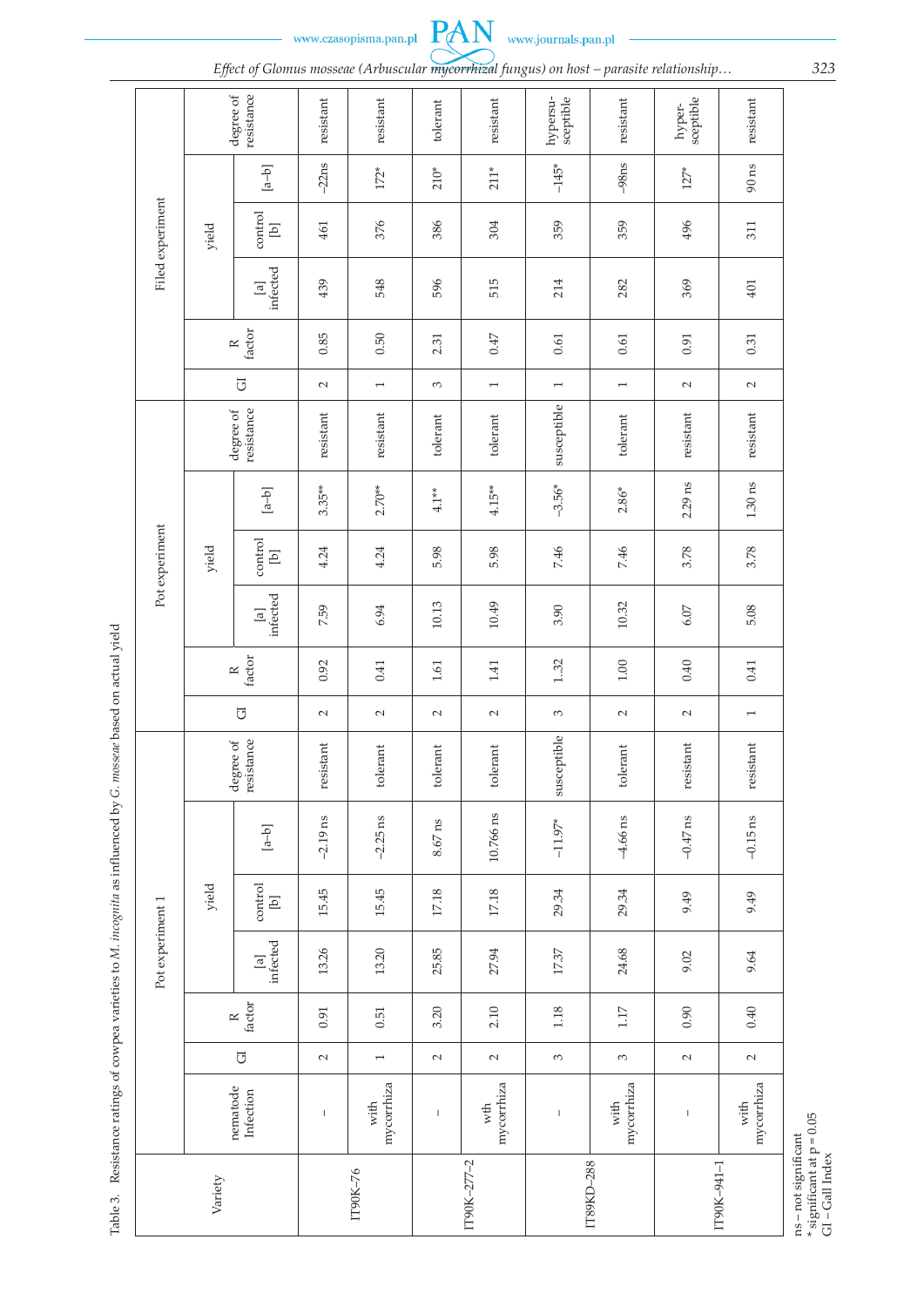# **DISUSSION**

Arbuscular mycorrhizal (AM) fungi as biological control for many pathogens are obvious. The protective effects of AM inoculation may be both systemic and localized and there is evidence supporting both types of induced resistance (Linderman 1994). It is evident that an increased capacity for nutrient acquisition resulting from mycorrhiza association could help; resulting in stronger plant health. Better plant health could be done through a more specific increase in protection [improved resistance and/or tolerance against biotic and abiotic stresses (Koch *et al*. 1997)].

Furthermore, mycorrhiza may decrease or increase nematode penetration, development and reproduction. If nematode reproduction is decreased, the plant and its fungal symbiont can be described as having induced resistance or it can be described as a poorer host to the parasitic nematode than non-mycorrhizal plant. Mycorrhizal fungi also are capable of directly interacting with sedentary states of plant – parasitic nematodes. The reaction of plant growth to these interactions may be positive, negative or neutral. Yield, therefore, is dependent dynamically upon how much damage the nematode is doing and how much benefit the plant is deriving from the fungus. If growth is enhanced, the plant (again with its fungal symbiont) can be described as more tolerant to the nematode (Hussey and Roncadori 1982; Smith 1987).

In this study, *G. mosseae* significantly suppressed nematode reproduction and damage on IT89KD-288, *G. mosseae* improved plant tolerance to *M. incognita* in the greenhouse. In addition, the resistance of IT90K-76, IT90K-277-2 and IT90K-941-1 cowpea varieties to *M. incognita* was improved by *G. mosseae* showing: reduction in nematode reproduction, reduction of galling and significant increase in yield on IT90K-76 and IT90-277-2 in the field. The findings in this study conform to the postulate of Sivaprasad *et al*. 1990 and findings of Florini (1997). Thus, it is suggested that *G. mosseae* can be used as a potential bio-control agent for *M. incognita* on these cowpea varieties.

## **REFERENCES**

- Adegbite. A.A., Agbaje, G.O., Abidoye J. 2008. Assessment of yield loss of roselle (*hibiscus sabdariffa* l.) due to root-knot nematode, *meloidogyne incognita* under field conditions. J. Plant Protection Res. 48 (3): 267–273.
- Adesiyan S.O, Caveness F.E., Adeniyi M.O., Fawole B. 1990. Nematode Pests of Tropical Crops. Heinemann Educational Books, Nigeria, 114 pp.
- Afolami S.O. 2000. Sugesstions for improvement of current methods of studying and reporting resistance to root-knot nematodes. Int. J. Nematol. 10: 94–100.
- Afolami C.A. 2002. An imperical analysis of variety price premium attributes, spatial and temporal pricing patterns for cowpeas in Ogun State, Nigeria. Afr. Crop Sci. J. 10 (3): 263–270.
- Barea J.M., Jeffries P. 1995. Arbuscular mycorrhiza in sustainable soil plant systems. p. 521–559. In: "Mycorrhiza Structure,

Function, Molecular Biological Biotechnology" (B. Hock, A. Varma, eds.). Springer, 704 pp.

- Bethlenfalvay G.I., Linderman R.G. 1992. Mycorrhizae in Sustainable Agriculture. ASA, Madison, Wis., 124 pp.
- Boultler D., Evans I.M., Thompson A., Yardwood A. 1975. The amino acid composition of *Vigna unguiculata* meal in relation to nutrition. In: "Proceedings of Symposium on Nutritional Improvement of Food Legumes by Breeding" (M. Miller, ed.). 3–5 July 1975, United Nations Protein Advisory Group, New York.
- Cabamillas E., Baker K. 1989. Impact of *Paccilomyces lilacinon* level and application time on control of *Meloidogyne* level and application time on control of *Meloidogyne incognita* on tomato. J. Nematol 21 (1): 115–120.
- Carling D.E., Roncadori R.W., Hussey R.S. 1995. Interactions of arbuscular mycorrhizae, *Meloidogyne arenaria* and phosphorus fertilization on peanut. Mycorrhiza 6 (1): 9–13.
- Caveness F.E. 1992. Nematological research at IITA. A summary of investigation conducted between 1969 and 1988. p. 17– 19. In: "Plant Health Management Research Monograph" (J. Lowe, ed.).
- Doncaster C.C. 1962. A counting dish for nematodes. Nematologica 7: 334–336.
- Faye M., DeBoer J.L., Sene A., Ndiaye M. 2002. Identifying cowpea characteristics which command price premium in Senegalese markets. p. 424–435. In: "Challenges and Oppurtunities for Enhancing Sustainable Cowpea Production" (C.A. Fatokun, S.A. Tarawali, B.B. Singh, P.M. Kormawa, M. Tamo, eds.). IITA, 433.
- Florini D.A. 1997. Nematodes and other pathogens of cowpea. p. 193–206. In: "Advances in Cowpea Research" ( B.B. Singh, D.R Mohan Raj, K.E. Dashiell, L.E.N Jakai, eds.). Proceedings of the 2nd World Cowpea Research Conference. Copublication of IITA and JIRCAS. 3–7 September 1995, Accra, Ghana.
- Hussey R.S., Roncadori R.W. 1982. Vesicular arbuscular mycorrhizae may limit nematode activity and improve plant growth. Plant Dis. 66 (1): 9–14.
- Hussey R.S., Barker K.R. 1973. A comparison of methods of collecting inocula of *Meloidogyne* spp, including a new technique. Plant Dis. 57: 1025–1028.
- Karajeh M.R. 2008. interaction of root-knot nematode (*meloidogyne javanica*) and tomato as affected by hydrogen peroxide. 2008. J. Plant Protection Res. 48. (2): 182–187.
- Koch K.A., Hussey R.S., Roncandori R.W. 1997. Interacions between vesicular – arbuscular mycorrhizal fungi and plant pathogens. Phytopathology 77: 115–119.
- Korayem A.M., Youssef M.M.A., Mohamed M.M.M. 2008. Effect of chitin and abamectin on *meloidogyne incognita* infesting rapeseed. J. Plant Protection Res. 43 (3): 365–370.
- Linderman R.G. 1994. Role of VAM fungi in biocontrol. p. 1–26. In: "Mycorrhizae and Plant Health" (F.L. Pfeger, R.G. Linderman, eds.). APS Press, St Paul, MN, USA, 360 pp.
- Maareg M.F., Badr S.T.A. 2000. The effect of certain biocontrol organisms, oxamyl and their combination on *Meloidogyne javanica* infecting sugar beet. Egyptian J. Agronematology 4 (1–2): 95–104.
- Oclarit E.L., Cumagun C.J.R. 2009. Evaluation of efficacy of *Paecilomyces lilacinus* as biological control agent of *Meloidogyne incognita* attacking tomato. J. Plant Protection Res. 49 (4): 337–340.